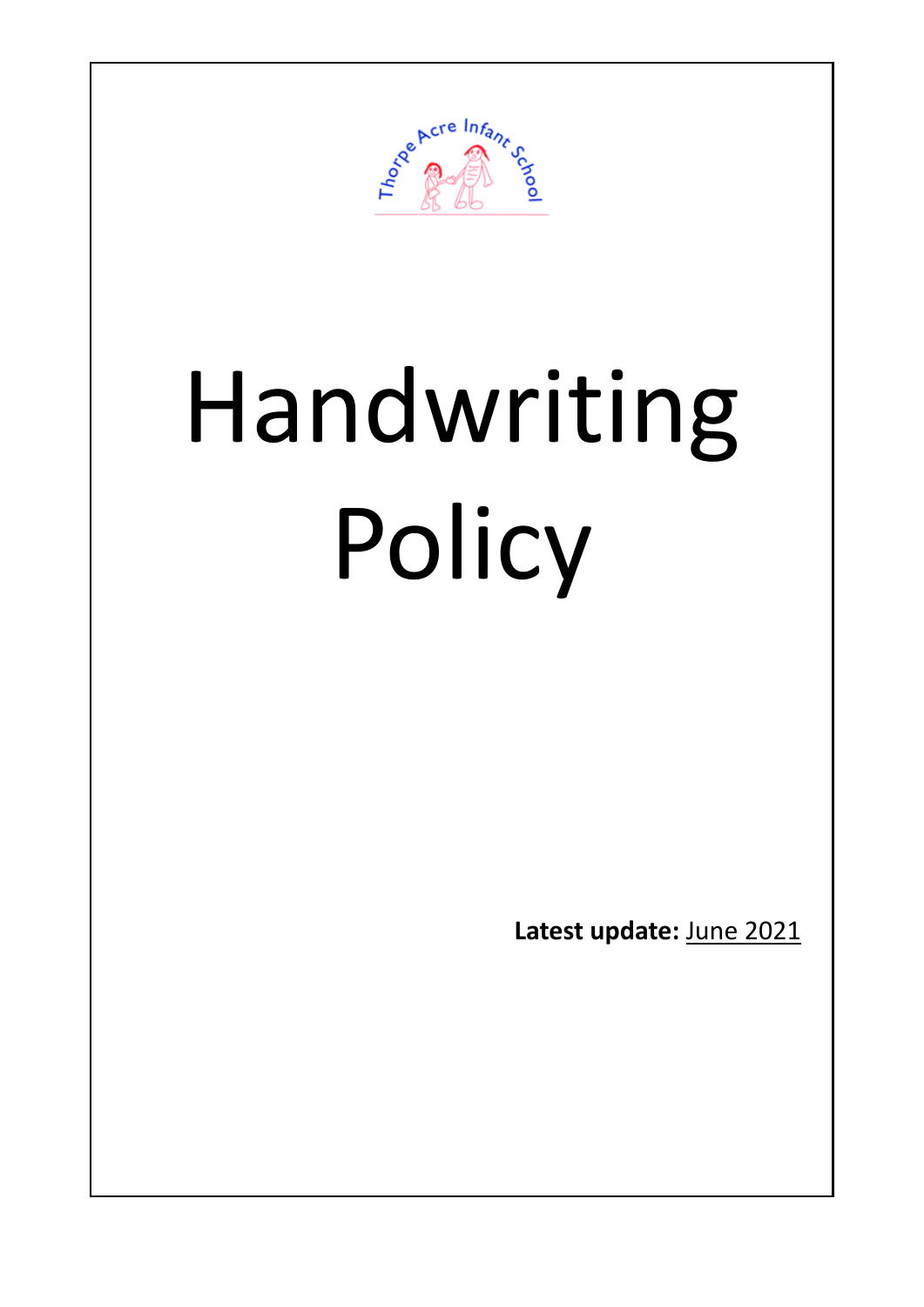## **Introduction**

In order to achieve the best in presentation, spelling and composition when writing, children need to be able to write in a way that is automatic and functional. The school believes the best way to achieve this is through the use of cursive handwriting. International and national studies completed over a number of years have shown that fluency in handwriting enables children to spell more automatically, based on handwriting and spelling patterns that have been taught and therefore concentrate on the composition of a text.

# **Aims**

Our aim is for all children to be using cursive script by the end of Year 2. We see the progression, linked to readiness, as follows:

| STEP <sub>1</sub> | Children will form all 26 letters correctly.                                                |  |  |  |  |
|-------------------|---------------------------------------------------------------------------------------------|--|--|--|--|
|                   | Children have an awareness of capital letters.                                              |  |  |  |  |
|                   | Children use the Read Write Inc rhymes to form letters with the correct formation.          |  |  |  |  |
|                   |                                                                                             |  |  |  |  |
|                   |                                                                                             |  |  |  |  |
|                   |                                                                                             |  |  |  |  |
|                   |                                                                                             |  |  |  |  |
|                   |                                                                                             |  |  |  |  |
|                   |                                                                                             |  |  |  |  |
| STEP <sub>2</sub> |                                                                                             |  |  |  |  |
|                   | Children will form all letters correctly (upper and lower case), starting and finishing     |  |  |  |  |
|                   | points and sitting them on a line.                                                          |  |  |  |  |
|                   | abcdefq                                                                                     |  |  |  |  |
|                   | mno                                                                                         |  |  |  |  |
|                   | pgrstuvw                                                                                    |  |  |  |  |
|                   | xy                                                                                          |  |  |  |  |
|                   |                                                                                             |  |  |  |  |
| STEP <sub>3</sub> | Children will begin to use pre-cursive script forming letters that 'start on the line every |  |  |  |  |
|                   | time'. Children will learn the letter families. Curly Caterpillar, ladder, one armed robot  |  |  |  |  |
|                   | and zig zag letters.                                                                        |  |  |  |  |
|                   | <b>Letter Formation</b><br><u>e</u>                                                         |  |  |  |  |
|                   | tt i u w                                                                                    |  |  |  |  |
|                   | <b>b</b> m h m k p                                                                          |  |  |  |  |
|                   |                                                                                             |  |  |  |  |
|                   |                                                                                             |  |  |  |  |
| STEP 4            | Children will begin cursive, joining letters using taught joins.                            |  |  |  |  |
|                   | <b>BEGINNING</b><br>TO JOIN                                                                 |  |  |  |  |
|                   | е                                                                                           |  |  |  |  |
|                   |                                                                                             |  |  |  |  |
| STEP <sub>5</sub> | Children join letters that are clear and correctly formed, automatically in a clear and     |  |  |  |  |
|                   | legible cursive script.<br>SECURING                                                         |  |  |  |  |
|                   | THE JOINS<br>secure                                                                         |  |  |  |  |
|                   |                                                                                             |  |  |  |  |
|                   |                                                                                             |  |  |  |  |
|                   |                                                                                             |  |  |  |  |
|                   |                                                                                             |  |  |  |  |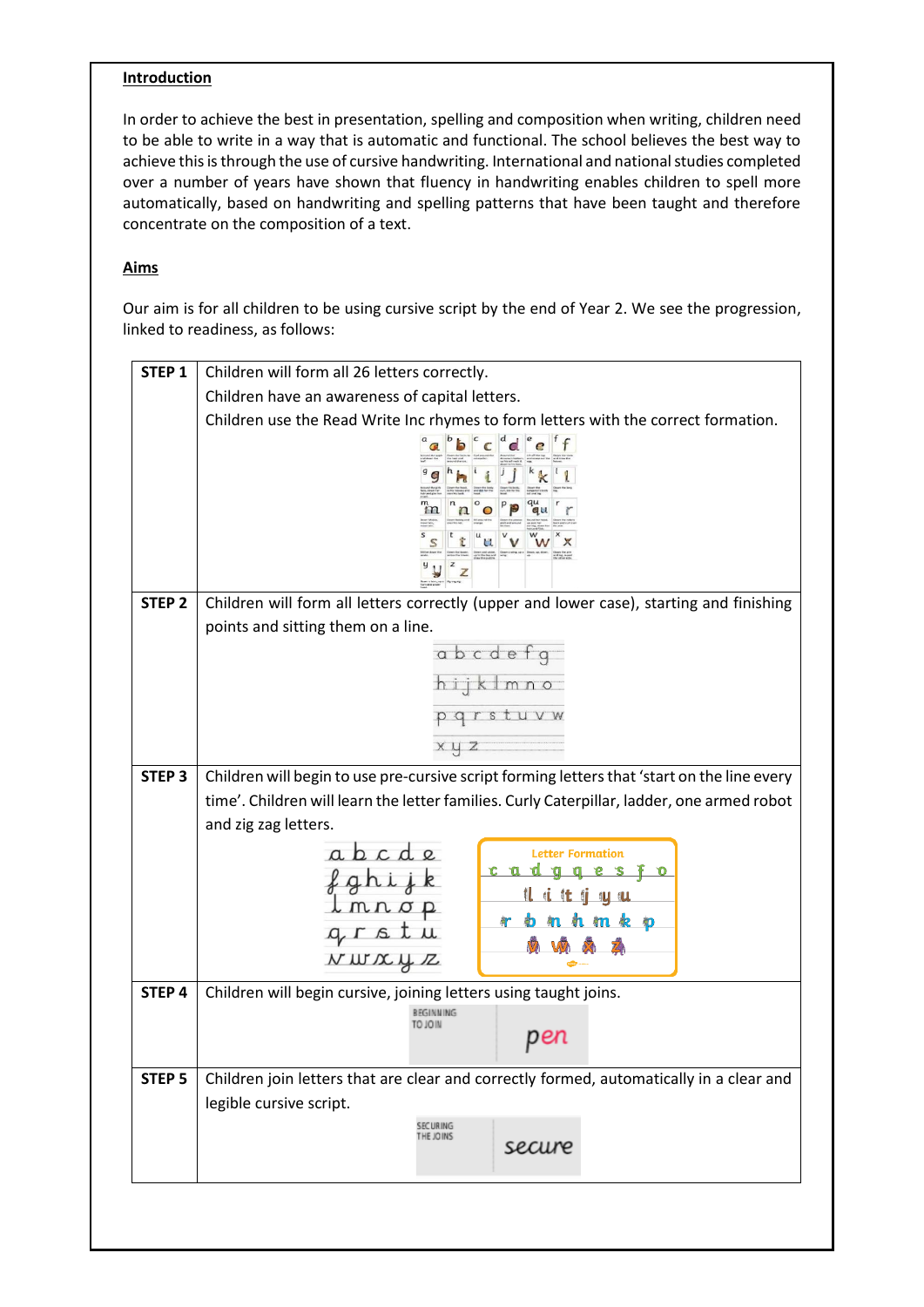## **Teaching and Learning**

#### **Early Years Foundation Stage (EYFS)**

Children in the Early Years Foundation Stage are involved in a variety of activities to develop their physical development. Opportunities for mark making are planned in both the inside and outside environment. Children are offered a range of materials and experiences for mark making developed across all six areas of learning. When teachers are modelling activities, they demonstrate and encourage correct pencil grip. In EYFS, Children are taught how to form individual letters accurately in line with the agreed letter formation alongside phonic teaching using a variety of strategies. Patterns to support letter shapes are used for children that need them.

## **Key Stage 1**

Children are taught to form the letters correctly in discrete daily sessions and receive support and feedback on handwriting whenever necessary throughout their time in school. For more information please refer to our handwriting planning documentations. Formation of letters is known to be the most important element to the use of the cursive handwriting; teachers will ensure readiness for the next step and therefore will always correct errors in formation.

## **Provision for left-handed children**

At least 10% of the population are left-handed, the majority of whom are boys.

All teachers are aware of the specific needs of left-handed pupils and make appropriate provision: · paper should be positioned to the left for right handed pupils and to the right for left handed pupils and slanted to suit the individual in either case;

· pencils should not be held too close to the point as this can interrupt pupils' line of vision;

· pupils should be positioned so that they can place their paper to their left side;

· left-handed pupils should sit to the left of a right-handed child so that they are not competing for space;

· extra practice with left-to-right exercises may well be necessary before pupils write left-to-right automatically. Teachers are aware of the fact that it is very difficult for left-handed pupils to follow handwriting movements when a right-handed teacher models them. Teachers demonstrate to lefthanders on an individual or group basis

# **Posture and Pencil Grip**

Key considerations and elements are pencil grip and sitting position. Children should use a tripod grip, and be given constant modelling and reminders until this is established. Children should be taught the importance of sitting upright and correctly on their chair, with their feet on the floor.



# **Further Support**

The English subject leader is available to support all staff in the teaching of handwriting. Refer to the 'Penpals' teacher handbook for extra support.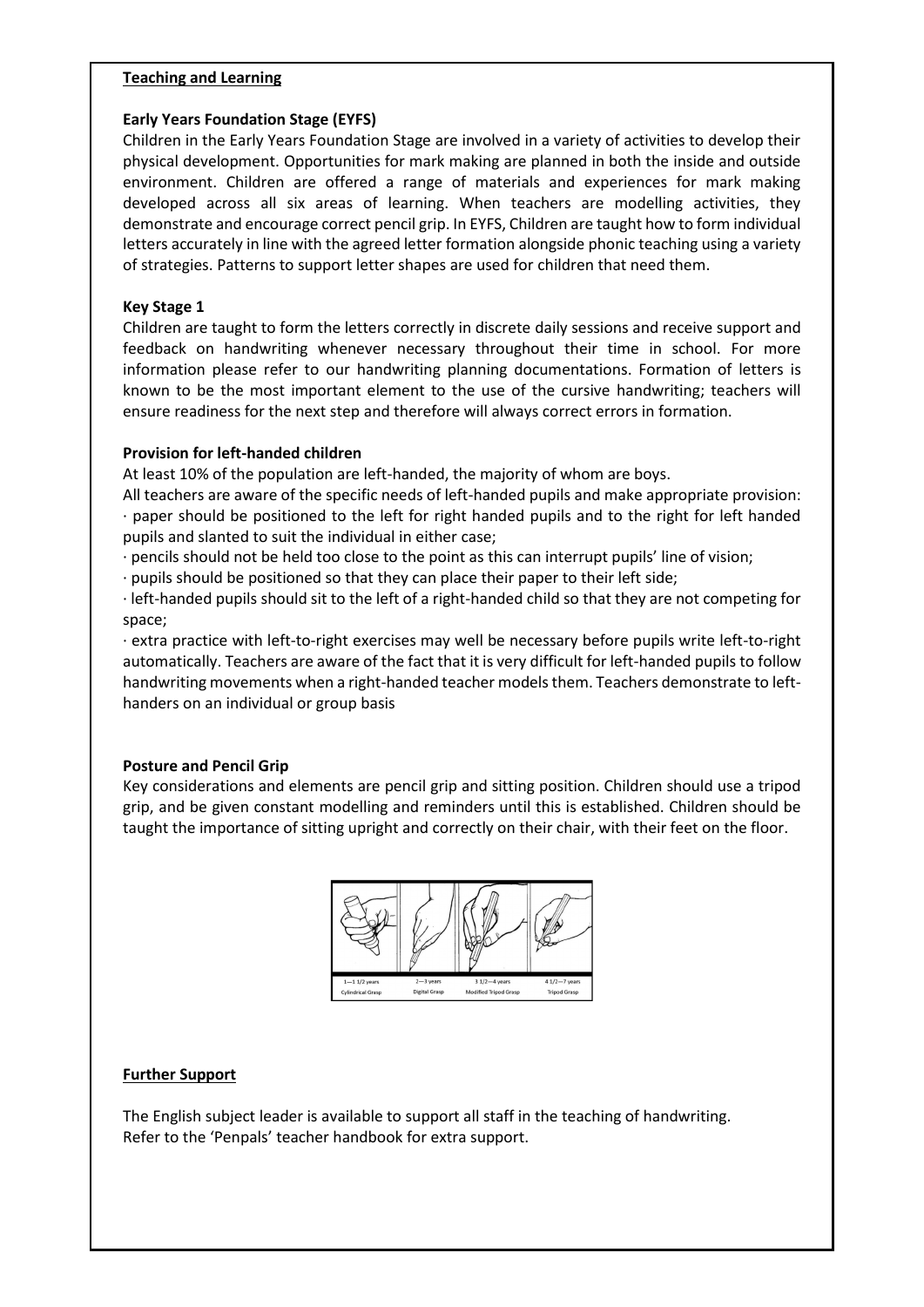A useful link to make practise sheets for children (if appropriate) follows: <http://www.handwritingworksheets.com/flash/cursive/index.htm>

Twinkl has a wealth of cursive handwriting resources that follow our handwriting style.

## **Role of the Governing Body**

The purpose of the Governing Body is to ensure the implementation of the Early Years Foundation Stage Framework, the National Curriculum and to review the policy. Additional meetings may be held to discuss English priorities across the school and to gain an overview of the teaching and learning of English.

#### **Policy Review**

This policy was written by the English Leader. It is due for review during the summer term of 2021.

**Signed** …………………………………………….. **Chair of Governors**

|--|--|--|--|